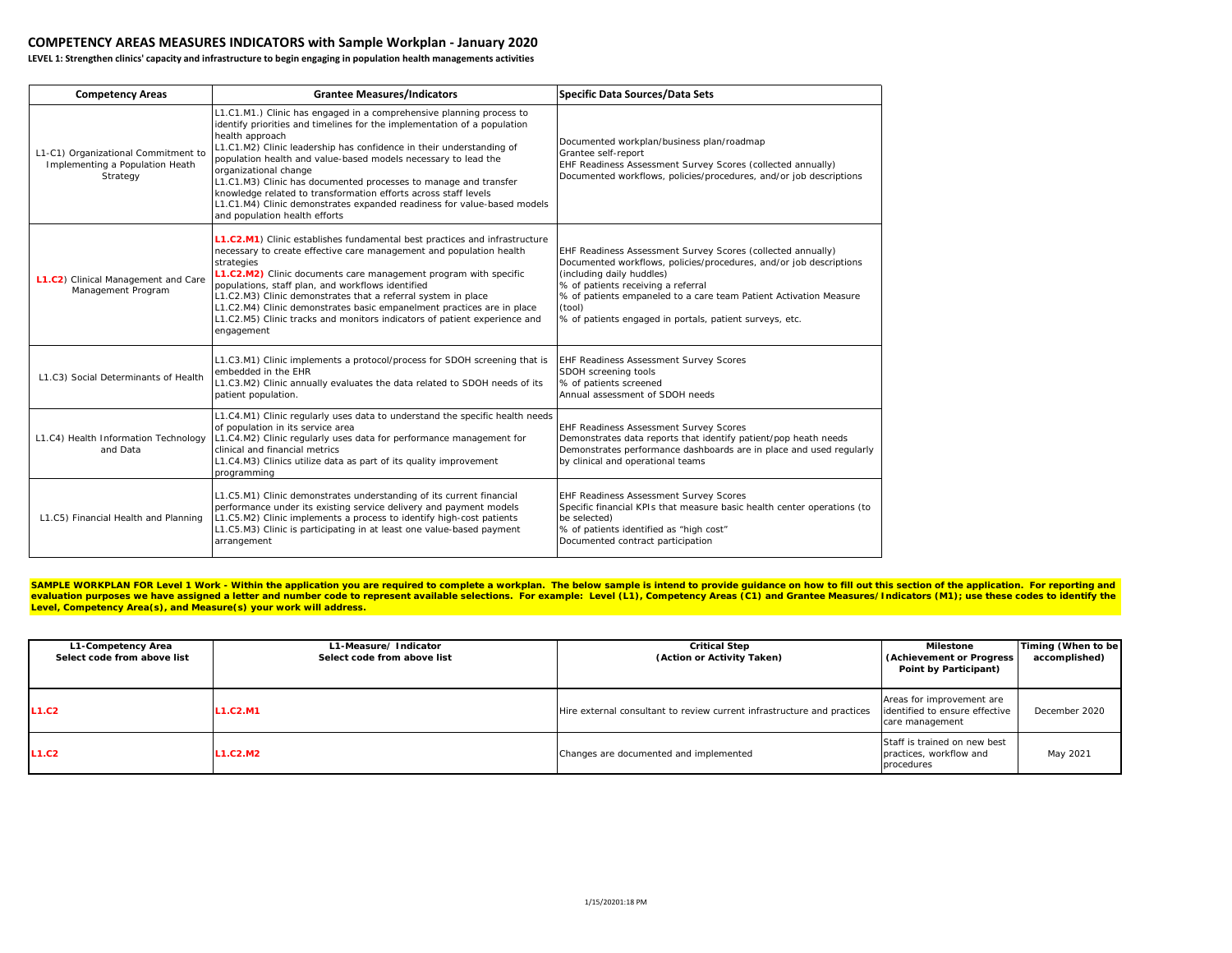## **COMPETENCY AREAS MEASURES INDICATORS with Sample Workplan - January 2020**

**LEVEL 2: Supporting clinics to undertake population health management activities - including addressing unmet social needs - with their patient population**

| <b>Competency Areas</b>                                                                                                               | <b>Grantee Measures/Indicators</b>                                                                                                                                                                                                                                                                                                                                                                                         | <b>Specific Data Sources/Data Sets</b>                                                                   |
|---------------------------------------------------------------------------------------------------------------------------------------|----------------------------------------------------------------------------------------------------------------------------------------------------------------------------------------------------------------------------------------------------------------------------------------------------------------------------------------------------------------------------------------------------------------------------|----------------------------------------------------------------------------------------------------------|
| L2.C1) Clinic care protocols are influenced by<br>patient risk scores and social needs assessment<br>findings                         | L2.C1.M1) Clinic has a care management program that aligns<br>with risk stratification models<br>L2.C1.M2) Clinic has patient engagement strategies that are<br>documented and effective<br>L2.C1.M3) Prospective empanelment practices in place                                                                                                                                                                           | EHF readiness assessment survey; Grantee report,<br>qualitative assessment from third party evaluator    |
| L2.C2) Patients can access additional services<br>to address their unmet social needs                                                 | L2.C2.M1) Change in percent and number of patients accessing<br>additional services.                                                                                                                                                                                                                                                                                                                                       | Grantee report, qualitative assessment from third<br>party evaluator                                     |
| L2.C3) Clinics and their respective partners are<br>using shared data to inform population health<br>improvement efforts              | L2.C3.M1) Clinic draws from external data sources (i.e. from<br>payers, hospitals specialists, etc.) to assess impact of<br>interventions on cost and quality<br>L2.C3.M2) Clinics have bi-directional data sharing in place with<br>partners (i.e. MCOs, hospitals, behavioral health, CBOs, etc.)<br>L2.C3.M3) Clinic regularly integrates payer and utilization data<br>into clinical programming and care coordination | EHF readiness assessment survey;<br>Grantee report, qualitative assessment from third<br>party evaluator |
| L2.C4) Clinics draw down available P4P and/or<br>other APM funding to invest in infrastructure                                        | L2.C4.M1) Clinic demonstrates that gains from value-based<br>contracts are being reinvested in strategic initiatives that<br>support the population health approach<br>L2.C4.M2) Clinic has established a reserve to support payment<br>reform planning and implementation of new model, including<br>risk-based reimbursement                                                                                             | Grantee report,<br>qualitative assessment from third party evaluator                                     |
| L2.C5) Clinics organizational commitment to<br>population health has been expanded through<br>additional parternships and strategies. | L2.C5.M1) Number and type of partnerships and strategies<br>developed                                                                                                                                                                                                                                                                                                                                                      | EHF readiness assessment survey;<br>Grantee report,<br>Qualitative assessment from third party evaluator |
| <b>Long Term</b>                                                                                                                      | <b>Grantee Measures/Indicators</b>                                                                                                                                                                                                                                                                                                                                                                                         | Specific Data Sources/Data Sets                                                                          |
| L2.C6) Clinics identify and obtain non-<br>philanthropic funding sources to support<br>population health management activities        | L2.C6.M1) Clinics are able to show data indicating<br>diversification of funds                                                                                                                                                                                                                                                                                                                                             | Grantee report, qualitative assessment from third<br>party evaluator                                     |
| L2.C7) Patients' social needs are improved                                                                                            | L2.C7.M1) Clinics are able to report specific patient social needs Grantee report, qualitative assessment from third<br>have been improved.                                                                                                                                                                                                                                                                                | party evaluator                                                                                          |
| L2.C8) Clinics demonstrate improved health<br>outcomes                                                                                | L2.C8.M1) Clinics are able to demonstrate improved health<br>outcomes, as measured by clinic-selected measures                                                                                                                                                                                                                                                                                                             | Grantee report, qualitative assessment from third<br>party evaluator                                     |
| L2.C9) In collaboration with partners, clinics<br>are able to demonstrate the economic impact<br>of addressing SDOH needs.            | L2.C9.M1) Clinics can quantify both the impact of addressing<br>and not addressing patient SDOH needs                                                                                                                                                                                                                                                                                                                      | Economic analysis methodology as<br>provided by EHF/Consultant                                           |

SAMPLE WORKPLAN FOR Level 2 Work - Within the application you are required to complete a workplan. The below sample workplan is intend to provide guidance on how to fill out this section of the application. For reporting and evaluation purposes we have assigned a letter and number code to represent available selections. For example: Level (L2), Competency Areas (C1) and Grantee **Measures/Indicators (M1); use these codes to identify the Level, Competency Area(s), and Measure(s) your work will address.** 

| L2-Competency Area          | L2-Measure/Indicator                           | <b>Critical Step</b>                                                                                      | Milestone                                                                               | Timing        |
|-----------------------------|------------------------------------------------|-----------------------------------------------------------------------------------------------------------|-----------------------------------------------------------------------------------------|---------------|
| Select code from above list | Select code from above list                    | (Action or Activity Taken)                                                                                | (Achievement or Progress)                                                               | (When to be   |
|                             |                                                |                                                                                                           | Point by Participant)                                                                   | Accomplished) |
| L2.C1                       | L2.C1.M1                                       | Hire external consultant to review current                                                                | Areas for improvement are                                                               | Dec. 2020     |
|                             |                                                | infrastructure and practices                                                                              | lidentified to ensure effective care                                                    |               |
|                             |                                                |                                                                                                           | Imanagement                                                                             |               |
| <b>L2.C1</b>                | L <sub>2</sub> .C <sub>1</sub> .M <sub>2</sub> | Changes are documented and staff are trained on<br>new empanelment practices, workflow, and<br>procedures | Staff routinely implement<br>practices, workflow, and<br>procedures to empanel patients | May 2021      |